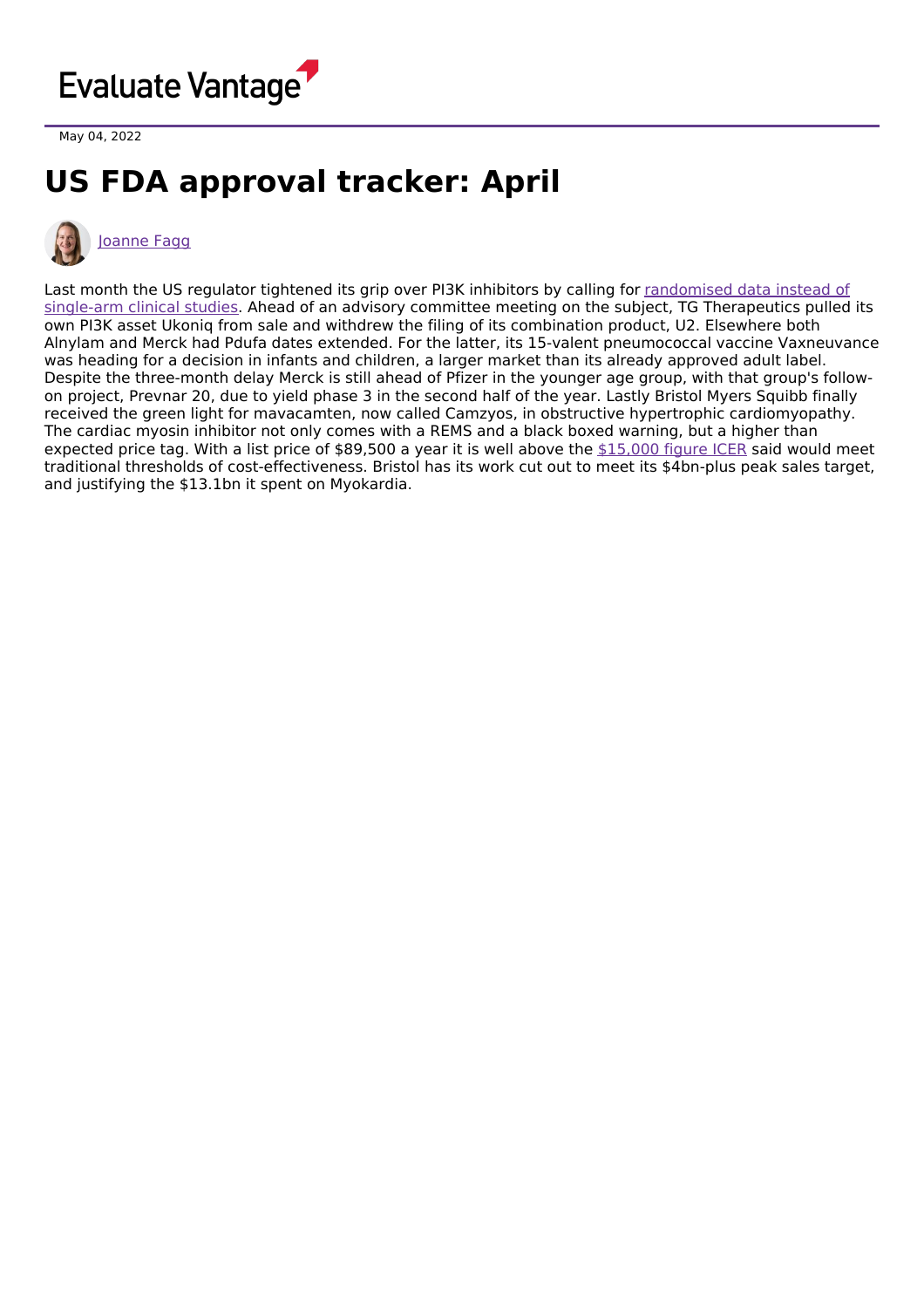| <b>Notable first-time US approval decisions in April</b>         |                                   |                                                                                  |                                               |                                                                                                                   |  |
|------------------------------------------------------------------|-----------------------------------|----------------------------------------------------------------------------------|-----------------------------------------------|-------------------------------------------------------------------------------------------------------------------|--|
| <b>Project</b>                                                   | <b>Company</b>                    | Indication(s)                                                                    | 2026e<br>sales by<br>indication<br>(SBI)(\$m) | <b>Outcome</b>                                                                                                    |  |
| Vutrisiran                                                       | Alnylam                           | Polyneuropathy of<br>hereditary<br>transthyretin-mediated<br>(hATTR) amyloidosis | 1,828*                                        | Delayed to July 14 (review of new<br>information related to the<br>secondary packaging and<br>labelling facility) |  |
| Camzyos<br>(mavacamten)                                          | <b>Bristol</b><br>Myers<br>Squibb | Obstructive<br>hypertrophic<br>cardiomyopathy                                    | 1,672                                         | Approved                                                                                                          |  |
| <b>Bimzelx</b>                                                   | <b>UCB</b>                        | Plaque psoriasis                                                                 | 953                                           | Pending (H1)                                                                                                      |  |
| Igalmi<br>(dexmedetomidine/<br><b>BXCL501)</b>                   | <b>Bioxcel</b>                    | Agitation associated<br>with schizophrenia and<br>bipolar disorders I and<br>н   | 378                                           | Approved                                                                                                          |  |
| Sulanda<br>(surufatinib)                                         | Hutchmed                          | Pancreatic and non-<br>pancreatic<br>neuroendocrine tumors                       | 362                                           | CRL (multi-regional clinical trial<br>needed)                                                                     |  |
| FT218                                                            | Avadel                            | Narcolepsy                                                                       | 321                                           | Pending                                                                                                           |  |
| <b>AXS-07</b>                                                    | Axsome                            | Acute treatment of<br>migraine                                                   | 128                                           | CRL (CMC issues)                                                                                                  |  |
| Epsolay cream                                                    | Sol-Gel/<br>Galderma              | Papulopustular rosacea                                                           | $\blacksquare$                                | Approved                                                                                                          |  |
| Vivjoa<br>(oteseconazole)                                        | Mycovia                           | Recurrent vulvovaginal<br>candidiasis                                            |                                               | Approved                                                                                                          |  |
| Cuvrior (Cuprior)                                                | Orphalan                          | Adult patients with<br>stable Wilson's disease                                   |                                               | Approved                                                                                                          |  |
| Tuoyi (toripalimab)                                              | Coherus/<br>Shanghai<br>Junshi    | 1st-line chemo combo<br>& 3rd-line monoRx<br>nasopharyngeal<br>carcinoma         |                                               | CRL (quality process change<br>required)                                                                          |  |
| Tapinarof                                                        | Dermavant                         | Plaque psoriasis                                                                 | $\blacksquare$                                | Pending (Q2)                                                                                                      |  |
| Annik<br>(penpulimab)                                            | Akeso/Sino                        | 3L nasopharyngeal<br>carcinoma                                                   |                                               | Pending (H1)                                                                                                      |  |
| SH-111                                                           | Shorla<br>Oncology<br>(private)   | T-cell leukaemia                                                                 |                                               | Pending                                                                                                           |  |
| *SBI as amyloidosis. Source: company statements, Evaluate Pharma |                                   |                                                                                  |                                               |                                                                                                                   |  |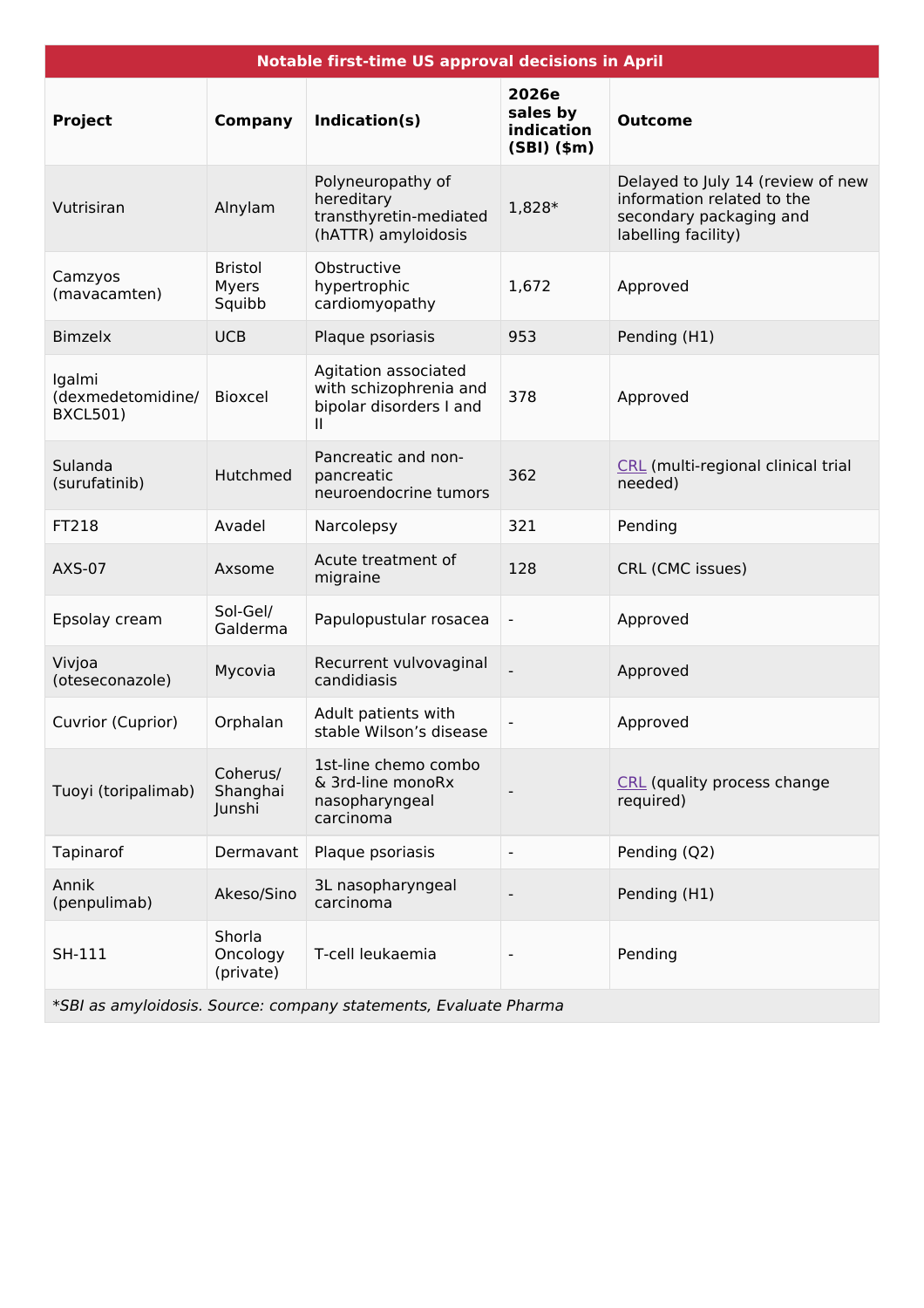| <b>Advisory committee meetings in April</b> |                           |                              |                                                                                     |  |  |
|---------------------------------------------|---------------------------|------------------------------|-------------------------------------------------------------------------------------|--|--|
| <b>Project</b>                              | Company                   | <b>Indication</b>            | <b>Outcome</b>                                                                      |  |  |
| Covid-19<br>vaccination                     | N/A                       | Covid-19<br>prevention       | Agency will reconvene its booster discussion on June 28                             |  |  |
| PI3K inhibitor<br>class                     | N/A                       | Haematologic<br>malignancies | 16-0, future approvals of PI3K inhibitors should be<br>supported by randomized data |  |  |
| U2, Ukoniq                                  | TG<br><b>Therapeutics</b> | Haematologic<br>malignancies | Prior to ad com U2 application withdrawn and Ukoniq<br>pulled                       |  |  |

Source: FDA ad com calendar, Evaluate Pharma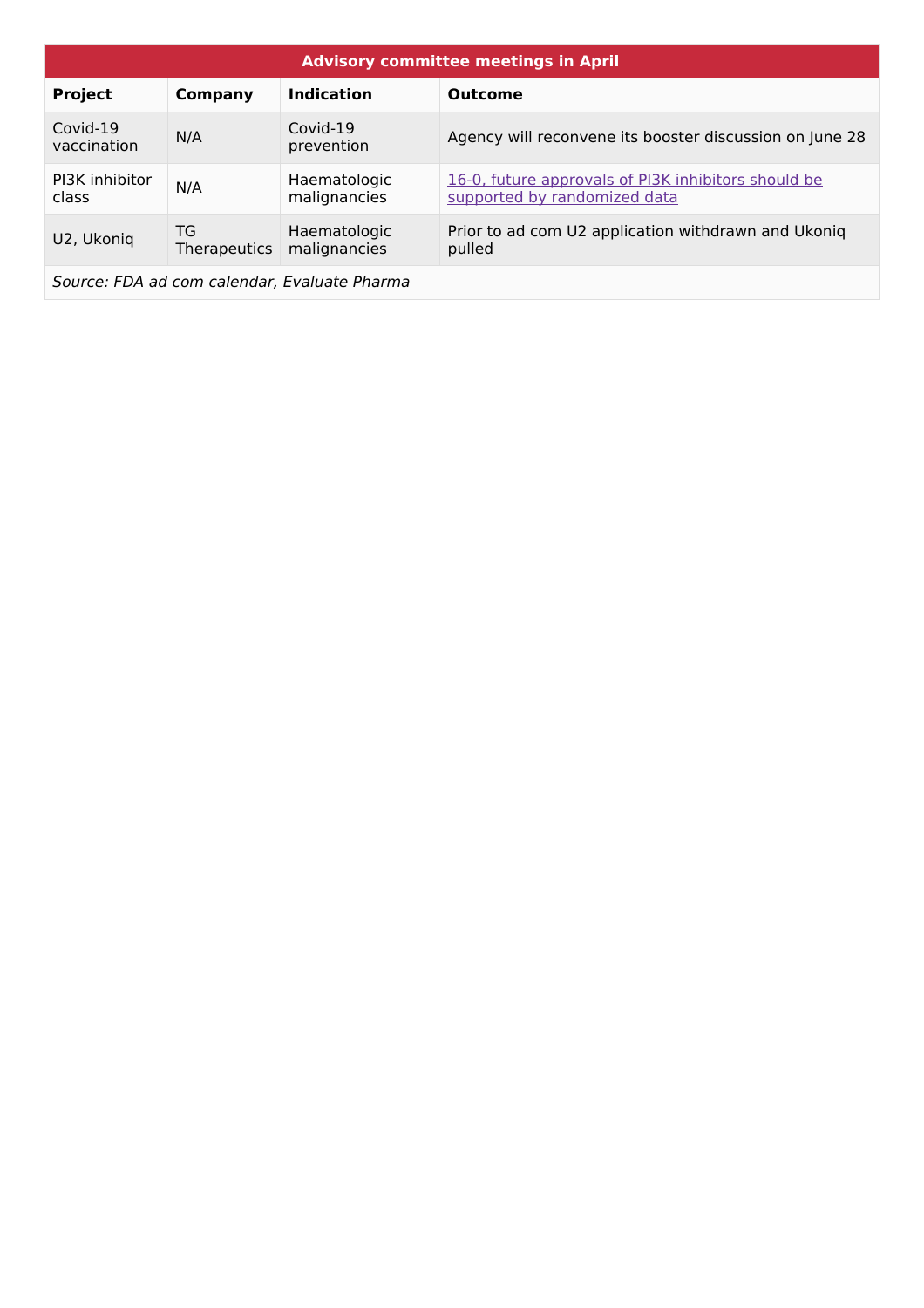| Supplementary and other notable approval decisions in April       |                      |                                                                                                                                                                                  |                                                                                      |  |  |  |
|-------------------------------------------------------------------|----------------------|----------------------------------------------------------------------------------------------------------------------------------------------------------------------------------|--------------------------------------------------------------------------------------|--|--|--|
| <b>Product</b>                                                    | <b>Company</b>       | <b>Indication (clinical trial)</b>                                                                                                                                               | <b>Outcome</b>                                                                       |  |  |  |
| Vaxneuvance                                                       | Merck                | Prevention of invasive pneumococcal disease in<br>children 6 weeks through 17 years of age (15-<br>valent conjugate vaccine, PNEU-PED)                                           | Delayed to July 1<br>(additional analyses<br>of data from the<br>paediatric studies) |  |  |  |
| REgen-Cov<br>(Ronapreve)                                          | Regeneron            | Treat Covid-19 in non-hospitalised patients and as<br>prophylaxis in certain individuals                                                                                         | Delayed to July 13<br>(already has EUA)                                              |  |  |  |
| Yescarta                                                          | Gilead               | 2L relapsed/refractory large B-cell lymphoma<br>$(Zuma-7)$                                                                                                                       | Approved                                                                             |  |  |  |
| Qelbree                                                           | Supernus             | ADHD in adults (P306)                                                                                                                                                            | Approved                                                                             |  |  |  |
| <b>Ultomiris</b>                                                  | Astrazeneca          | Adults with generalised myasthenia gravis who are<br>anti-acetylcholine receptor antibody-positive<br>(NCT03920293)                                                              | Approved                                                                             |  |  |  |
| Rinvoq                                                            | Abbvie               | Ankylosing spondylitis (Select-Axis 2, Select-Axis<br>$\underline{1}$                                                                                                            | Approved                                                                             |  |  |  |
| Vijoice (alpelisib,<br>marketed as<br>Piqray in breast<br>cancer) | <b>Novartis</b>      | Adult and paediatric patients 2 years of age and<br>older with PIK3CA-related overgrowth spectrum<br>$(EPIK-PI)$                                                                 | Approved                                                                             |  |  |  |
| Cysteine<br>hydrochloride<br>(Elcys generic)                      | Eton                 | Additive to amino acid solutions to meet the<br>nutritional requirements of newborn infants                                                                                      | Approved                                                                             |  |  |  |
| Alymsys (Avastin<br>biosimilar)                                   | Amneal/<br>mAbxience | Metastatic colorectal cancer, 1L NSCLC, recurrent<br>glioblastoma, met renal cancer, met cervical<br>cancer, epithelial ovarian, fallopian tube, or<br>primary peritoneal cancer | Approved                                                                             |  |  |  |
| Veklury                                                           | Gilead               | Paediatric patients under 12 years old hospitalised<br>with Covid-19 or have mild-to-moderate Covid-19<br>at high risk of progression to severe Covid-19                         | Approved                                                                             |  |  |  |
| Caplyta                                                           | Intra-cellular       | New dosage strengths for schizophrenia and<br>bipolar depression                                                                                                                 | Approved                                                                             |  |  |  |
| Olumiant                                                          | Lilly                | Atopic dermatitis (Breeze-AD programme)                                                                                                                                          | <b>CRL</b>                                                                           |  |  |  |
| TV-46000/mdc-<br>IRM (risperidone<br>extended-<br>release)        | Teva/<br>MedinCell   | Schizophrenia (Rise, Shine)                                                                                                                                                      | <b>CRL</b>                                                                           |  |  |  |
| Enhertu                                                           | Astra/Daiichi        | Unresectable/metastatic Her2 +ve breast cancer<br>pts who have received a prior anti-Her2-based<br>regimen (Destiny-Breast 03)                                                   | Pending (Q2)                                                                         |  |  |  |
| Olumiant                                                          | Lilly                | Treatment of certain hospitalised patients with<br>Covid-19                                                                                                                      | Pending (Q2)                                                                         |  |  |  |
| Kymriah                                                           | Novartis             | r/r FL after two prior lines of treatment (Ph2 Elara)                                                                                                                            | Pending                                                                              |  |  |  |
| Source: company statements, Evaluate Pharma                       |                      |                                                                                                                                                                                  |                                                                                      |  |  |  |